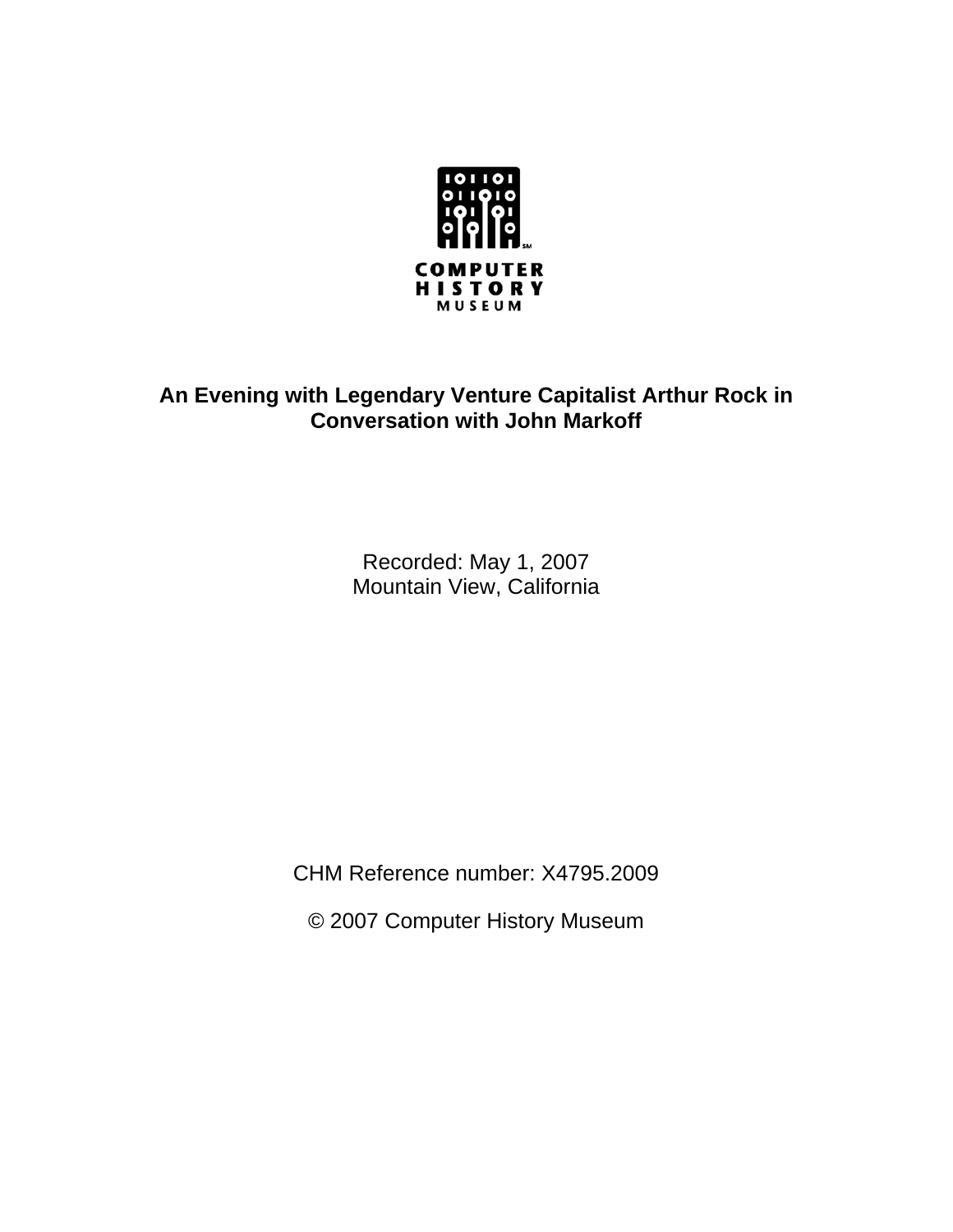**John Markoff:** Good evening everyone. This is a real treat for me, because if you grow up in Silicon Valley and you follow the lore of Silicon Valley, Arthur Rock is always part of the Valley's lore. So I'm really looking forward to talking with you tonight. Our guest, Arthur Rock, grew up in Rochester, New York, and his family owned a candy store where he worked when he was growing up. I hope we can learn more about the candy store as the evening goes on. He was one of America's first venture capitalists, and as such, he played a similar role in creating Silicon Valley. He persuaded the so-called "Traitorous Eight" to leave Shockley Semiconductor and found Fairchild Semiconductor. Later, he would help create Teledyne, Intel, Apple, Intersil, Scientific Data Systems, among others. I read that between 1961 and 1968, his firm, Davis and Rock invested \$3 million and returned \$100 million. Which is sort of, I guess, that's what we mean by venture capital returns, as we would like them to be. I wanted to start this evening by asking what brought you to Silicon Valley. You didn't start here, but you came here very early, and something attracted you. What was it?

**Arthur Rock:** Well, what attracted me first, I got this letter from Gene Kleiner when I was in New York, and it was actually written by his wife, suggesting that seven of the scientists at Shockley were not happy there, and could I find them a job together, so they could work together instead of spreading out. And this piqued my interest. And together with one of the managing partners of Hayden Stone, the firm that I was with on Wall Street, we came out here and got the idea that perhaps we could agree to form a company. One of the companies that had told us they were looking to expand in the scientific area to invest \$1.5 million. And we went to all of these companies, 35 in total, and all of them turned us down because they didn't see how they could culturally invest in a subsidiary and not upset their employees. So we were about to give up when someone had suggested we see Sherman Fairchild. And we did see him, and he was excited by the idea, and he got one of his companies, Fairchild Camera and Instrument Company, to invest \$1.5 million, and that's how I started coming out here.

**Markoff:** So at first it was a business deal.

**Rock:** Oh, definitely.

**Markoff:** There was no… the culture that would attract you later, you didn't… you were an investment banker.

**Rock:** I was an investment banker, but I always wanted to do new companies, new start-ups, and I had done several of them while I was at Hayden Stone.

**Markoff:** Were they technology-oriented already?

**Rock:** Most of them were.

**Markoff:** So even though you weren't a technologist by background…

**Rock:** I'm not a technologist by background, nor am I a technologist today.

CHM Ref: X4795.2009 © 2007 Computer History Museum Page 2 of 18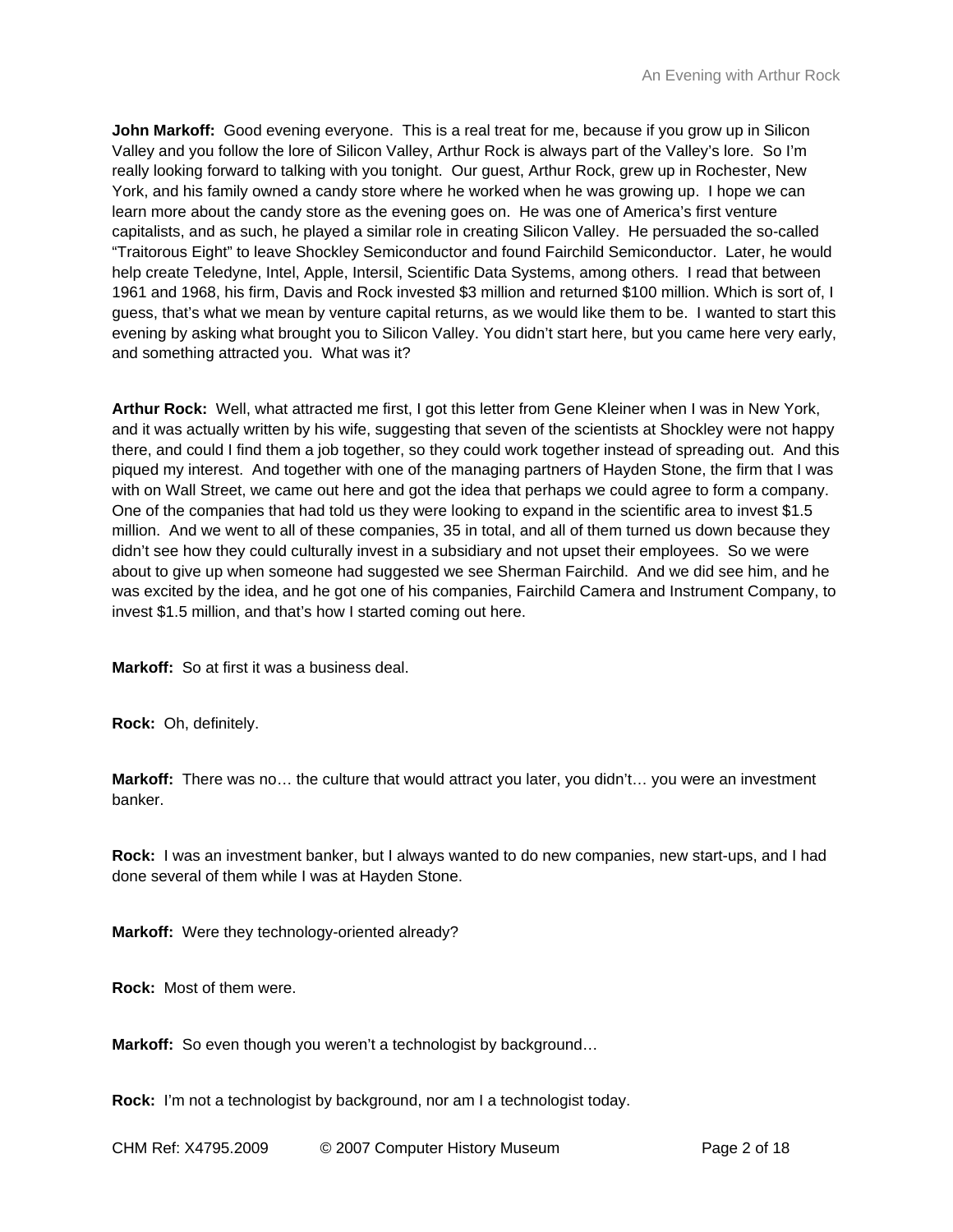<Audience Laughs>

**Rock:** The interesting thing about that Fairchild Semiconductor deal was that there were seven of them to begin with, but they talked Bob Noyce into joining them. So then they became the treacherous eight. And so we divided up the company. They each got…

**Markoff:** I think it was 10 percent.

**Rock:** 10 percent, which amounted to 80 percent, and Hayden Stone got 20. And that's where the famous 80-20 began with.

<Audience Laughs>

**Rock:** For all you venture capitalists, if there are any in the room, you can thank me for your 20 percent.

<Audience Laughs>

**Markoff:** When Eugene Kleiner wrote you, what was he doing, and how did he find you?

**Rock:** His father had a customer's man, which were brokers in those days, and he wrote to his father's broker, and he turned it over to me.

**Markoff:** And the letter came to your desk.

**Rock:** Correct.

**Markoff:** Yes, interesting. And at that point, were you exposed to computing? You had invested in a transistor company already?

**Rock:** We had invested in a company called General Transistor, which made germanium transistors, not silicon. And those devices were used primarily in hearing aids. I have a hearing aid now. It doesn't have a transistor. <laughing>

**Markoff:** But at that juncture, you still had no sense that there was something special or different about computing than other industries?

**Rock:** No, no.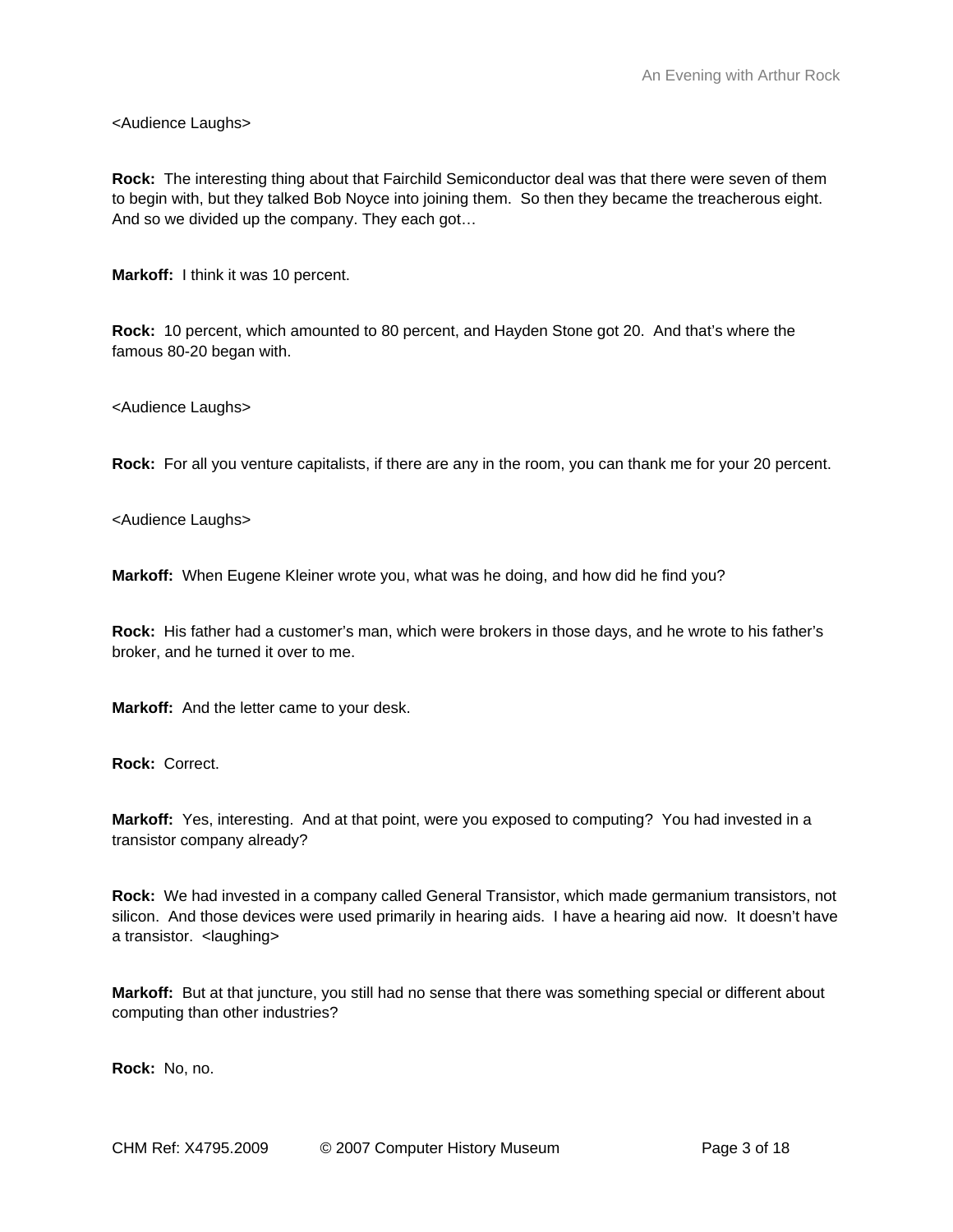**Markoff:** It was a good business deal, and…

**Rock:** Well, it became obvious to me, while we were doing the General Transistor deal that these transistors were going to be used in more than hearing aids. And they were just starting to be used in computers. I had no idea, of course, that computers would become as widely used as they are today and for such scientific purposes, but it was obvious that there was a future there.

**Markoff:** Yes. I'm also interested in what would ultimately cause you to cut the ties with the East Coast. You had gone to Harvard; is that right?

**Rock:** Harvard.

**Markoff:** You'd gone through Harvard Business School, so you were kind of on that cultural track to be an investment banker for your career. Why would you give that up?

**Rock:** When I started coming out with Fairchild Semiconductor, I realized that there were a lot of small companies around this area that were looking for capital, and the capital was all in the East. And that I thought that maybe I could bring some of the Eastern capital out to the Wild West.

**Markoff:** The electronics industry was on the East Coast. IBM was there, the old main line electronics firms. Did you see something?

**Rock:** I saw that the people were much more entrepreneurial here and were willing to take on chances that people on the East Coast were not.

**Markoff:** And does any of that go back to your family roots? Do you think you saw something because of your family life growing up that you might have missed if you hadn't been raised the way you were?

**Rock:** Well, the entrepreneurial spirit in me was raised by my family, but I don't think being interested in technology companies were.

**Markoff:** But I mean, you worked in your dad's store.

**Rock:** I worked in his store.

**Markoff:** What kind of a candy store was it?

**Rock:** Oh, we sold ice cream and candy.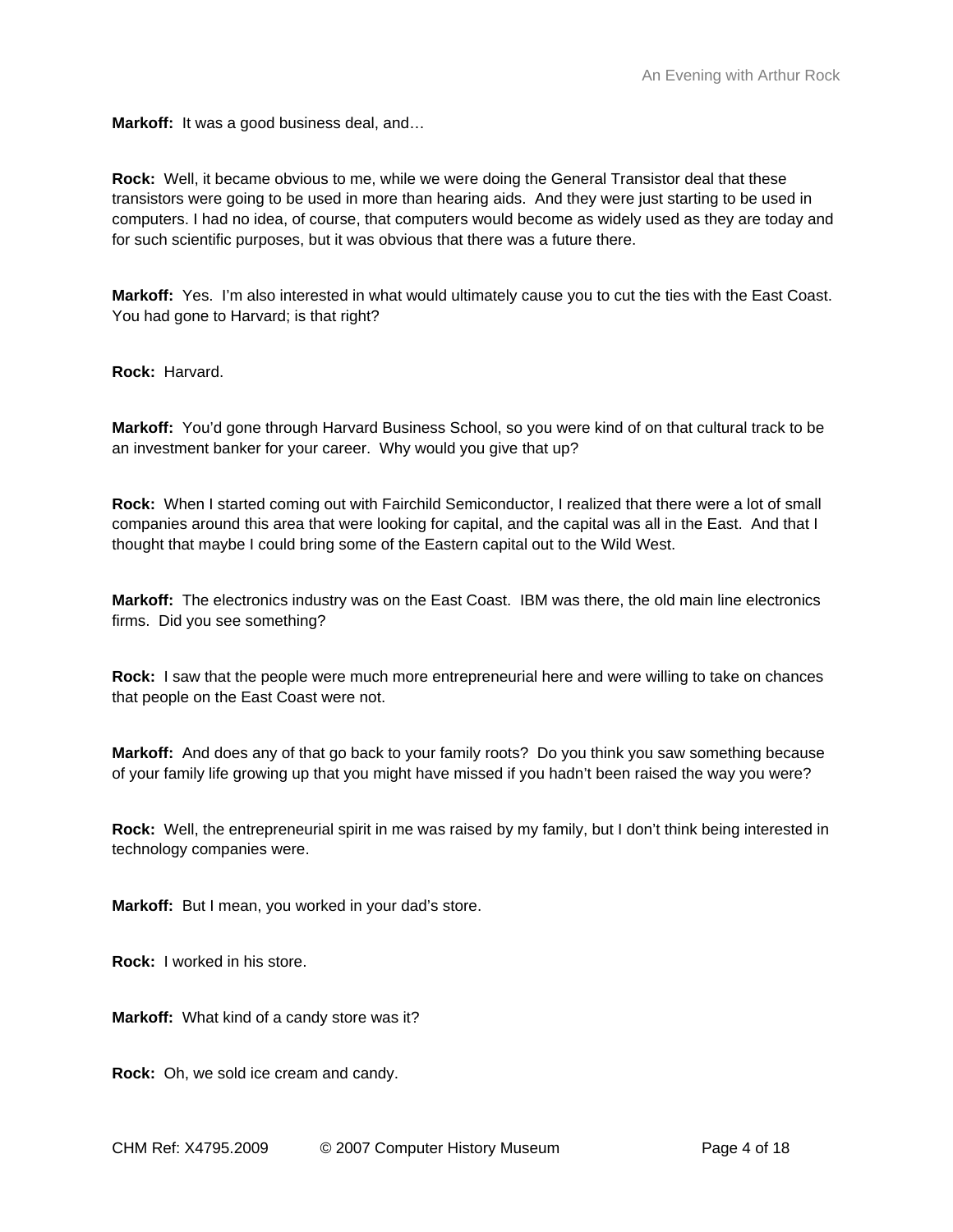**Markoff:** Did it have a fountain? Was it the classic kind of…

**Rock:** It had a fountain. I was a soda jerk.

**Markoff:** It was Main Street, USA, basically.

**Rock:** Main Street, USA.

**Markoff:** And your folks had come from Europe?

**Rock:** My father had come from Russia, and my mother was second generation… first-born in this country.

**Markoff:** And then you went into the Army, and did you go directly to Harvard after getting out of…

**Rock:** No. I went to Syracuse and got an undergraduate.

**Markoff:** Did you actually come out and meet the eight…

**Rock:** Correct.

**Markoff:** …or seven and then eight?

**Rock:** The seven and then the eight.

**Markoff:** And was something special about Noyce right from the beginning?

**Rock:** No. There was something special about all of the eight. They were all very, very attractive young people.

**Markoff:** And deeply unhappy dealing with Bill Shockley?

**Rock:** Extremely unhappy, they were going to leave regardless. And if they had left without forming Fairchild Semiconductor, I don't think Silicon Valley would have been what it is, because the only place that they really could have gone was either to Texas Instruments or to Philco or companies not located here.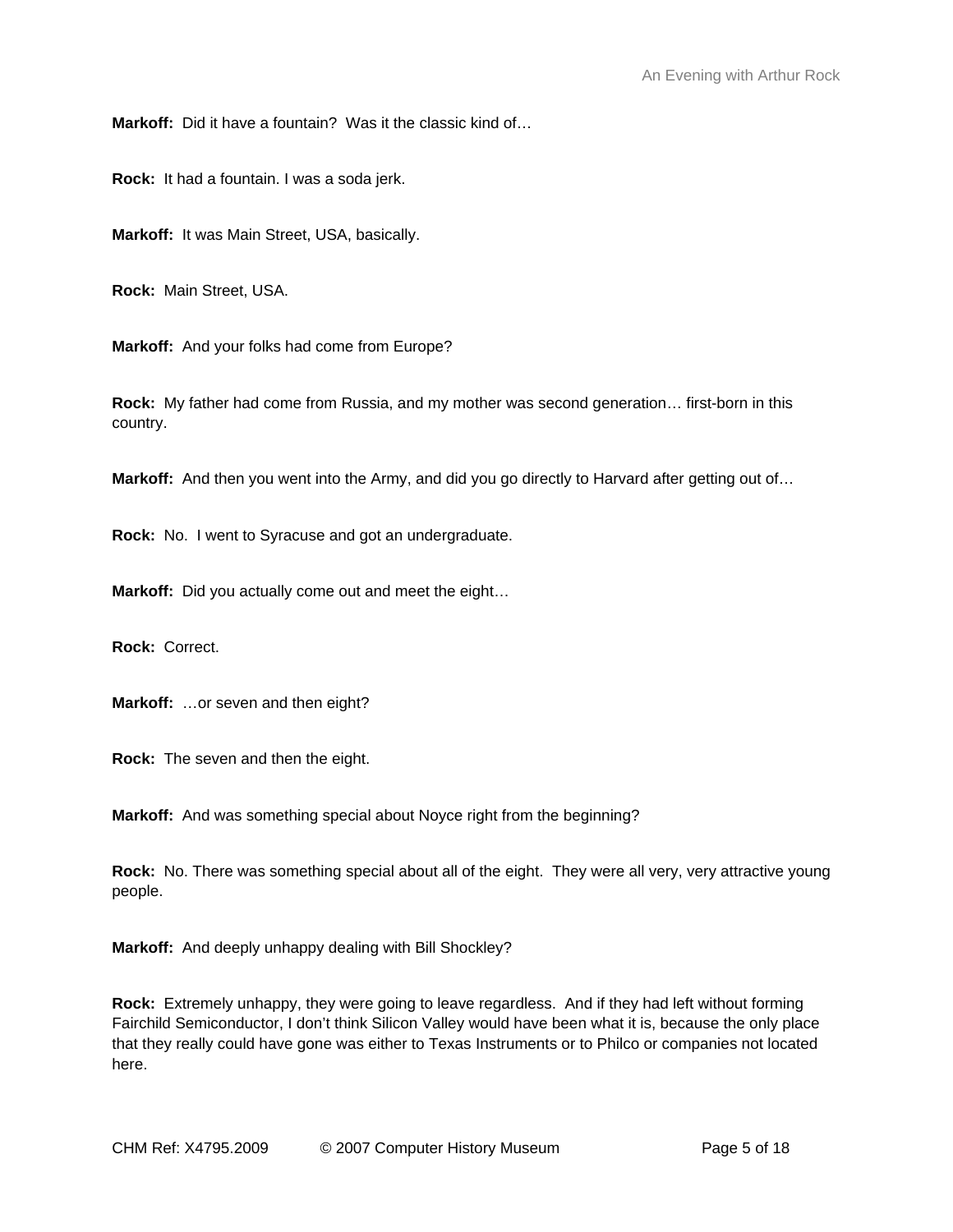**Markoff:** So there's this serendipity element to the whole thing. One of the things I've always wondered about in the chemistry that created Silicon Valley was that Shockley came here because his mother lived in Palo Alto.

**Rock:** Well, he wanted to get away from everything on the East Coast. He divorced his wife, and he didn't like his fellow Nobel winners, and he just wanted out.

**Markoff:** Did you ever get to meet him?

**Rock:** Never met the man.

**Markoff:** And did he hold you at ill will for taking his…

**Rock:** No, he did not. As far as I know, he didn't hold me in ill will, but he held all eight of those.

<Audience Laughter>

**Markoff:** And so also I'm very interested in the fact that there were 35 companies who were all interested in the technology but were unwilling to invest. What was it about the culture of that time that nobody would take a risk until you ran into Sherman Fairchild?

**Rock:** Well, these companies all had order and form, and none of them could see how they could set up a separate division and give the people operating that division a larger profit, if you will, than their own employees were getting. They didn't see how that could work. It just wasn't in their mindset. Options were practically unknown in those days.

**Markoff:** Did you distribute options right from the start at Fairchild? Or does that come later?

**Rock:** They came later, and that was the bone of contention that really caused the eight of them to leave at various times. Because again, Sherman Fairchild had passed away, and the company was based in Syosset, Long Island, and they were a real East Coast company, and they just didn't want to give options to employees. And [Robert] Noyce and [Gordon] Moore and the others all felt that they had to have options to start competing for employees.

**Markoff:** And so at that point that they left Fairchild, had you already come West, or were you still at Hayden?

**Rock:** I had come West. Fairchild Semiconductors formed in 1957, and I came West in 1961.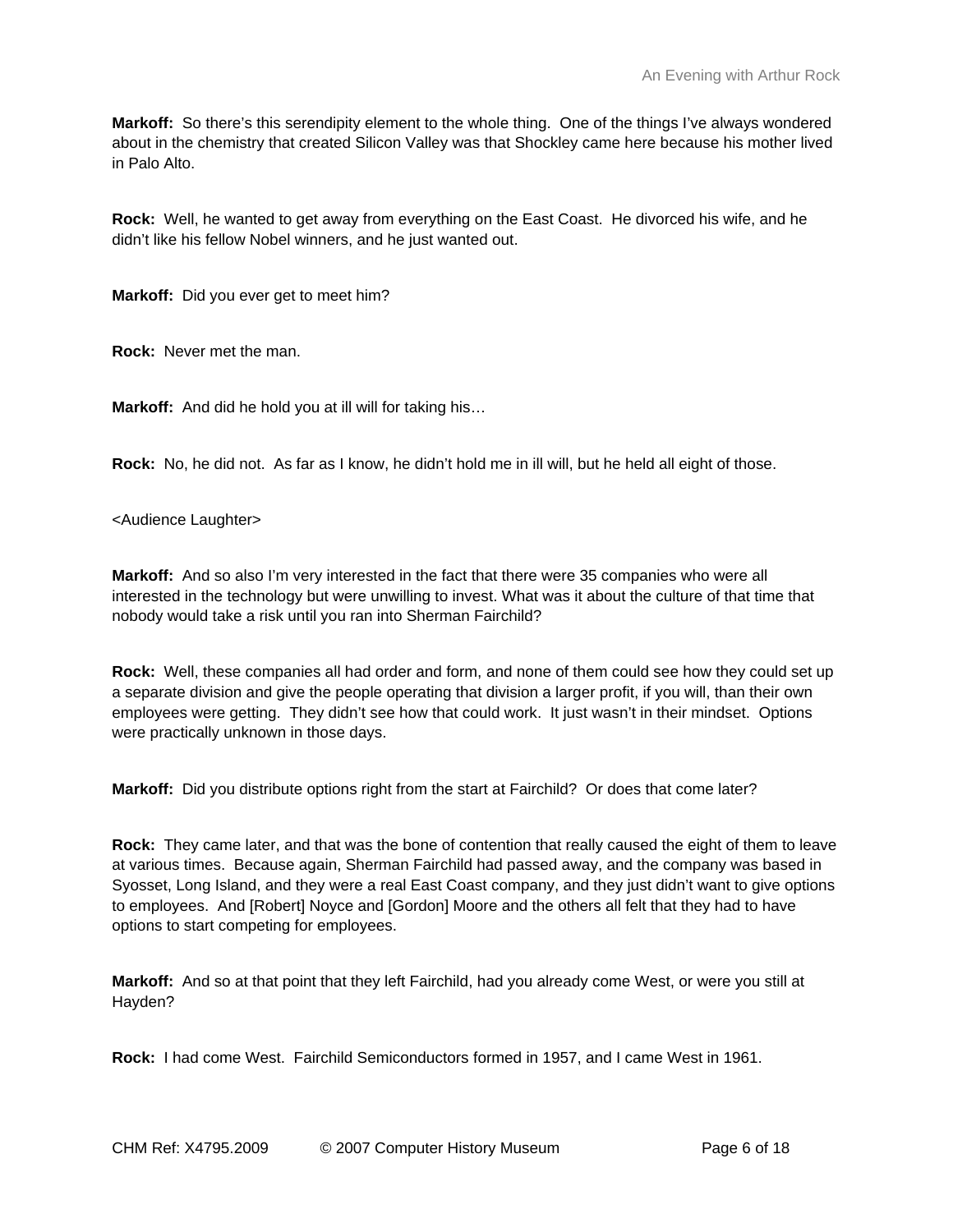**Markoff:** To set up Davis and Rock?

**Rock:** Correct.

**Markoff:** Who was Tommy Davis and how did you meet him?

**Rock:** Tommy Davis was a vice president of Kern County Land Company in charge of their diversification program. Kern County Land had royalties from land they owned in Bakersfield: oil properties. The first company he had formed was Watkins-Johnson.

**Markoff:** That was a Silicon Valley company right from the start, wasn't it?

**Rock:** Right from the start.

**Markoff:** Or before Silicon Valley, but it was an electronics company, right?

**Rock:** Right. And they made lasers and traveling wave tubes. That sort of thing. It was going along fairly well, and the way I had met him is that they wanted to take the company public. Hayden Stone, as I recall, Hayden Stone did that. I'm not sure. But in any event, Tommy then wanted to go on and do other type deals like that. And they said, "No, no, no, wait a minute. We want to wait and see how successful this company is". Tommy got unhappy with that decision, and he and I decided to form a venture capital firm.

**Markoff:** How did you find your investors?

**Rock:** Most of them were from the East Coast, people I had known.

**Markoff:** And it was a personal thing. It wasn't institutional at that point?

**Rock:** Yes. Institutions could not invest in venture capital firms in those days. It wasn't until the ERISA [Employee Retirement Income Security Act] laws were changed in 1972.

**Markoff:** So that regulatory change, which brought in these huge pools of capital, came actually a decade after you had started?

**Rock:** Absolutely.

**Markoff:** Venture capital then was well-established as an enterprise by the time that sort of accelerated.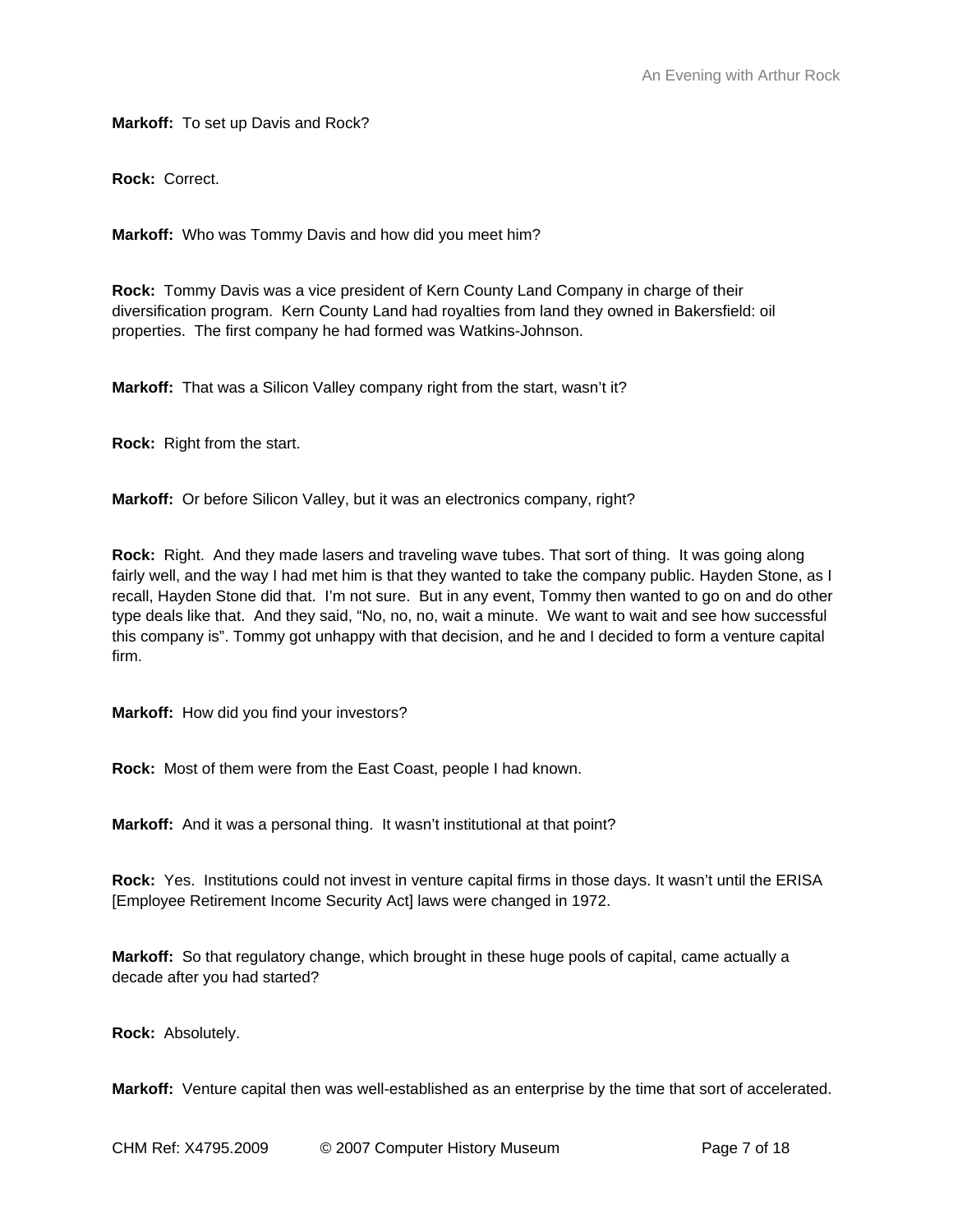**Rock:** Well, there weren't too many other firms until that was done, so 1972. We started with \$5 million. I mean, that's hardly an investment in one company today.

**Markoff:** That would come from a pool of about how many investors?

**Rock:** Oh, I think we had about 15 or 20 investors.

**Markoff:** Did you guys go back East? What did you take with you in order to persuade them? It was a totally new idea at that time, wasn't it?

**Rock:** Well, they knew me. These investors had known what I had done at Hayden Stone.

**Markoff:** And was Fairchild a success by that time, so you had that on your…

**Rock:** Yes, yes, right.

**Markoff:** And so in your equation, where did Stanford fit? There's this model now. Did you know of [Fred] Terman that early, and were there graduate students around? And were they entrepreneurial? Did you see any of that at that juncture?

**Rock:** Yes, I saw all of that. This is controversial, but in my opinion, there would really not be much of Silicon Valley if it hadn't been for Fred Terman and Stanford, because Stanford did two things. They allowed their professors to work part-time, and this was unknown in the East. MIT and Princeton and other schools would not let their professors work part-time, start companies. And also, they had all this land, and they allowed these companies to rent or lease space from them.

**Markoff:** The way I understand it, Terman actually set out to do that intentionally, because he didn't want his students to have to go back East to work.

**Rock:** That's right. That's right.

**Markoff:** And so, I mean, could you walk the halls and look for students with ideas, or did they come to you and say…?

**Rock:** Well, we were the only game in town, so they all came to us. We didn't have to go looking.

**Markoff:** And at that point, was Terman dean or was he still…?

**Rock:** Well, when I got to know him, he was dean. I'm not sure what he was in the beginning.

CHM Ref: X4795.2009 © 2007 Computer History Museum Page 8 of 18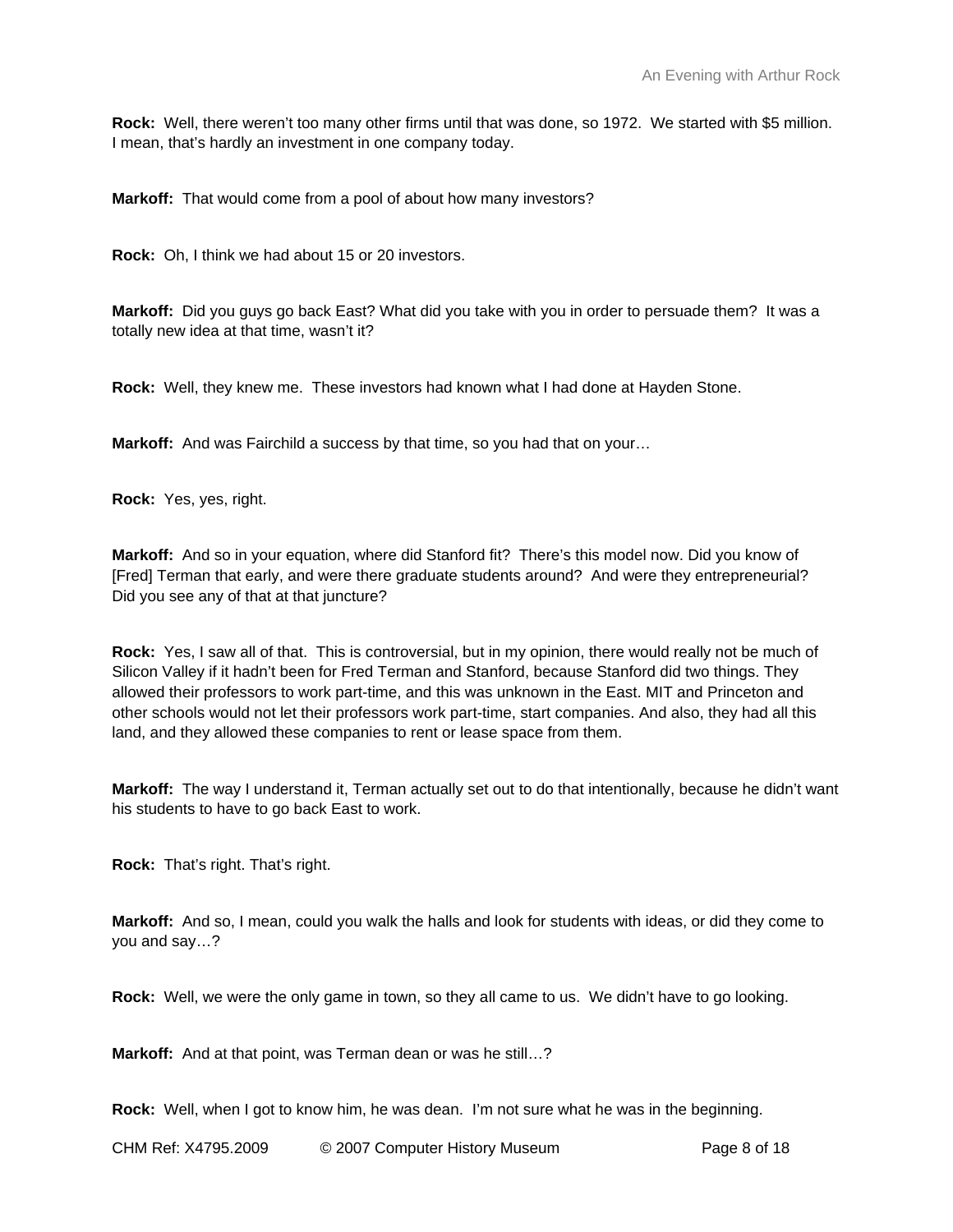**Markoff:** And I think his protégé was a man by the name of John Linville. Do you remember Linville?

**Rock:** No, I don't remember him.

**Markoff:** It was Terman though who was the…?

**Rock:** He was the lead.

**Markoff:** I saw in one of your interviews, it mentioned the fact that one of the things you did early on was selling magazines door to door. Was that your first job, or was that a job along the…?

**Rock:** Well, I was pretty young when I did that, so it must have been my first job.

**Markoff:** Was it hard work?

**Rock:** Not especially. I enjoyed the commercial life.

**Markoff:** Yes. And were you successful?

**Rock:** Yes, well I sold a few magazines anyway: *Saturday Evening Post*, and *Liberty*.

**Markoff:** That was the big seller? That's great. So one of the things that I saw you mentioned that I was intrigued with just because I always thought that integrated circuit came into being, in part, because of the need to squeeze more circuitry into the nose cone of a ballistic missile. And I saw you talked about the heat issue in one of your interviews that germanium was problematic, and one of the attractions of silicon was that it had a wider temperature range.

**Rock:** Correct.

**Markoff:** So it wasn't so much the scaling of the circuitry initially but other properties?

**Rock:** No, I don't think so, although my memory is a little fuzzy there. But as I recall, the first big business deal that Fairchild Semiconductor did was with the Space Bureau. They won a contract to… and that was a tough business, because they had to qualify so many of these circuits, and a lot of them didn't work. Didn't hold up under heat tests.

**Markoff:** And it was a new technology, right?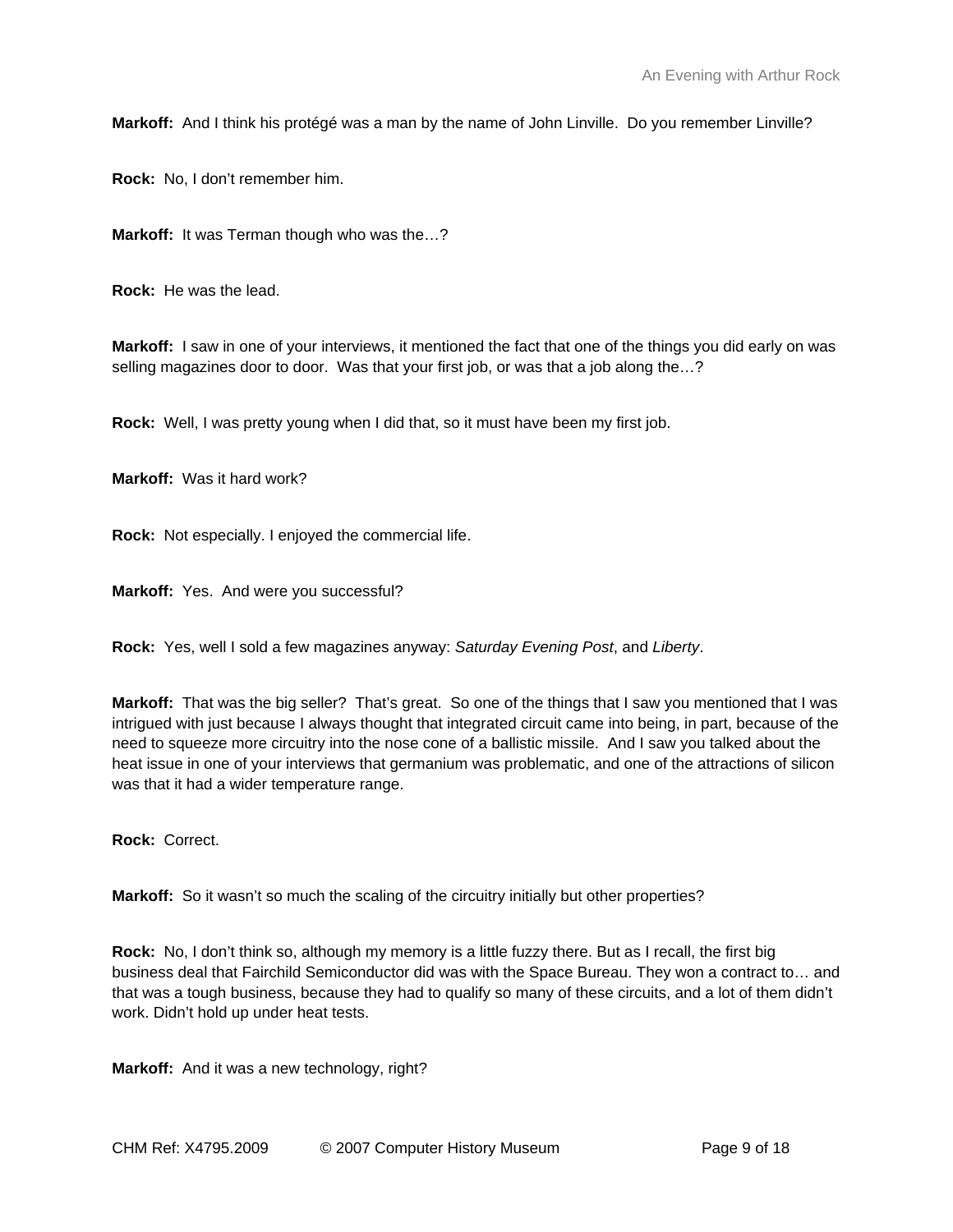**Rock:** New technology.

**Markoff:** They were displacing transistors?

**Rock:** Exactly.

**Markoff:** And at that juncture with Fairchild right at the start, you were director, I take it?

**Rock:** Not at Fairchild.

**Markoff:** Not at Fairchild, okay. So you were not hands-on in that way?

**Rock:** I was not hands-on at Fairchild.

**Markoff:** Different at Intel?

**Rock:** At Intel, I was hands-on. Attended the staff meetings and was a director for 30 some odd years.

**Markoff:** Do you remember in 1965 when Gordon Moore sort of observed this doubling of density, was it a big deal at the time?

**Rock:** No, no.

**Markoff:** You didn't think anything about it?

**Rock:** I didn't think anything about it, and I think Gordon is now going to be known more for his law than for starting Intel.

**Markoff:** But at that point, did you… I mean, was sort of scaling something you intuitively understood, or did…I mean, was it not part of the sort of common parlance before Gordon sort of evoked that with his article.

**Rock:** I think Gordon just observed this and said this is the way it has been probably, and this is the way it probably will be. And I don't think it was any more than that at first.

**Markoff:** But now it's so much of the culture of the Valley, particularly in terms of industries where the children eat their parents and opportunities that come at regular intervals. And you didn't see any of that in the…?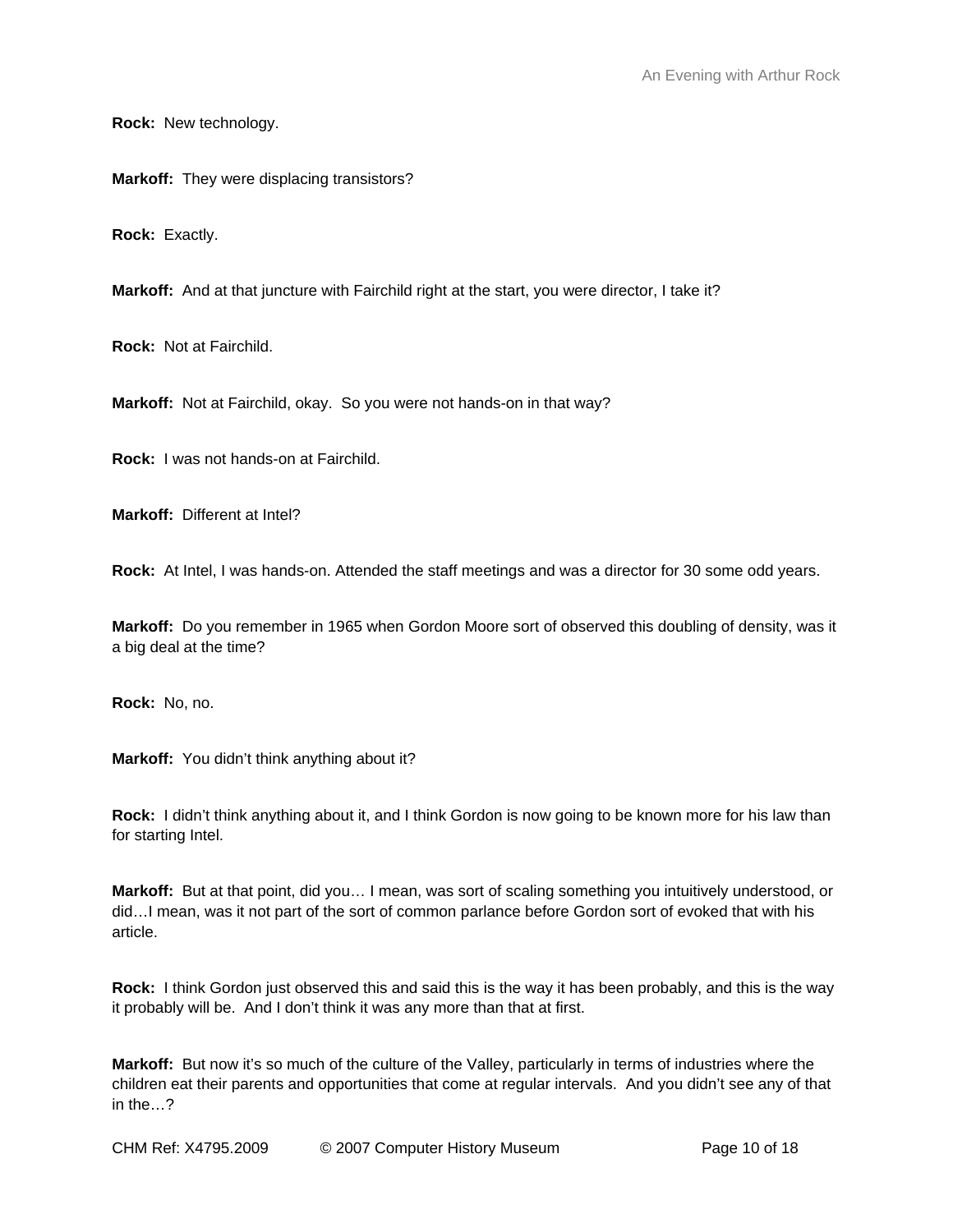**Rock:** No, no.

**Markoff:** Tell us a little bit about Scientific Data Systems and Max Palevsky.

**Rock:** Max Palevsky. Max had started developing computers when he was with Packard Bell Electronics. And Packard Bell was a poorly managed company and ran into troubles and refused, after awhile, to fund the computer division. And Max quit and through a so-called finder, came across me, and we decided to back him. Max was and is a very interesting man. His style of leadership, which worked very well while he was running the company; he was a very, very good manager. But his style was different than most people's style. His was an easy going, slap you on the back, put your feet up on the table. I think he was the first executive I ever came across who didn't wear a tie. And that's the kind of a guy he was. He finally decided that what he wanted to do was really not be in the computer business but make enough people so that he could be with the beautiful people, and that's what he's done. And that's what he's done.

<Laughter>

**Markoff:** And at that point, the target market was scientific computers, but was it also IBM?

**Rock:** No, we were…

**Markoff:** Were you trying to avoid IBM?

**Rock:** We were trying to avoid IBM, and we had a rule, more or less, for the marketing department that unless our computer could give four times as much value as an IBM computer, we wouldn't even go after the customer, because you couldn't make a mistake with IBM.

**Markoff:** But was there enough headroom that you could do that frequently?

**Rock:** Yeah, we did it very, very well.

**Markoff:** And I think I saw that you said that SDS [Scientific Data Systems] was one of the first companies that actually gave stock options to all employees?

**Rock:** No. That was Intel.

**Markoff:** Oh, that was Intel. I see, okay.

**Rock:** We did give options at SDS, but primarily only to the executive staff.

CHM Ref: X4795.2009 © 2007 Computer History Museum Page 11 of 18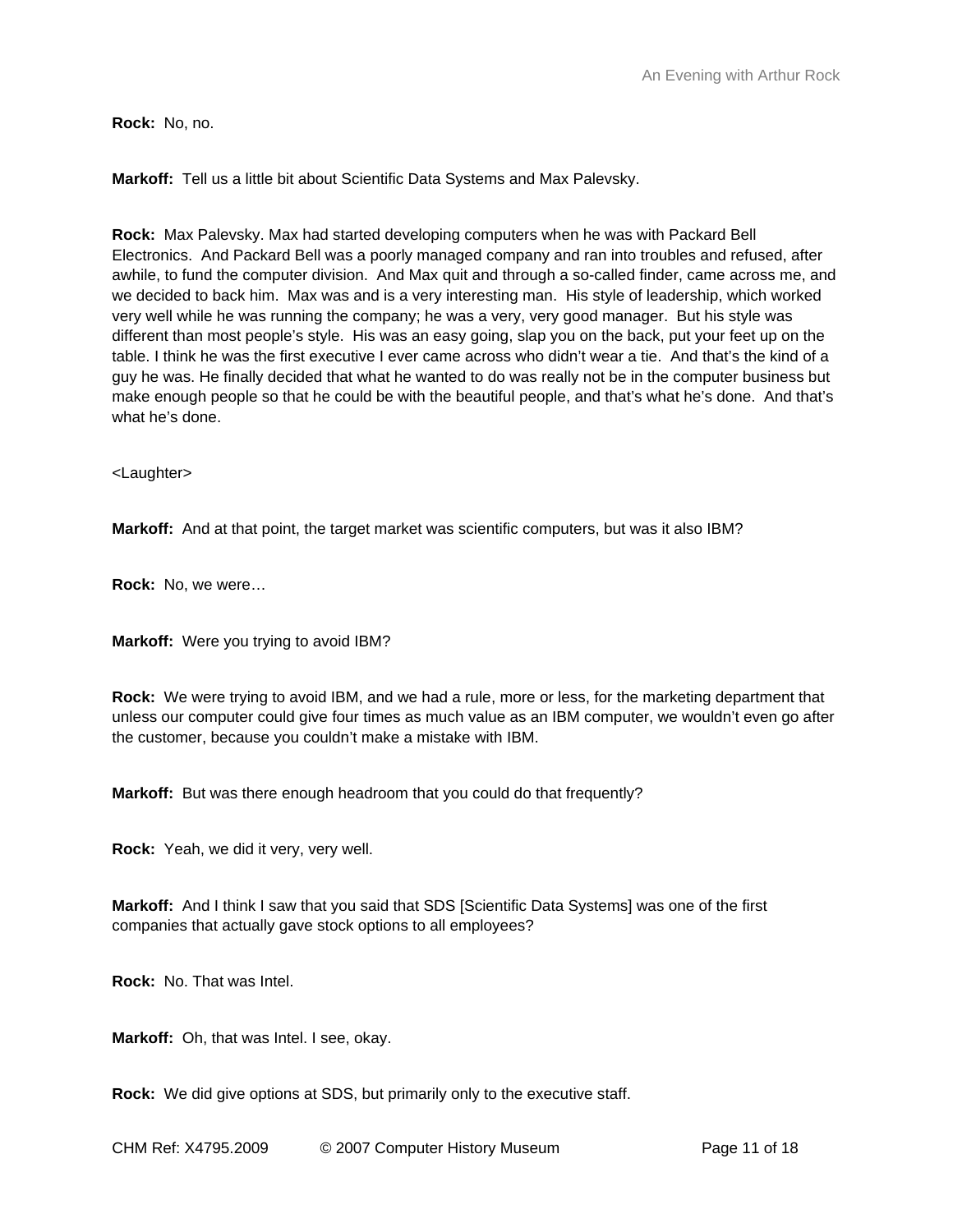**Markoff:** And were you involved in the decision to sell SDS to Xerox?

**Rock:** Very much, because I said Max didn't want to do this full-time, and we got an offer that we really couldn't refuse. And it's pretty interesting. We found this out a year later, or six months later. The reason Xerox wanted to by SDS was because IBM was going into the copying business, and Xerox felt that they had to be in the computing business. So a few months after they bought us, they changed the name to XDS [Xerox Data Systems], which was fine. And a couple of months later, they came to us and said, "Hey look, you guys are making scientific computers. That isn't why we bought you. We want you to start making business computers." And then they put in a few of their own executives at XDS, and within 18 months the company folded up.

**Markoff:** And it didn't have to be that way?

**Rock:** I don't think so.

**Markoff:** It was a classic business blunder?

**Rock:** I don't think so. I think it was one of the classic cases of mismanagement I've ever heard of. There are others, but…

<Audience Laughs>

**Markoff:** So when Noyce and Moore came back to you to do Intel, did you guys already have a sort of deep relationship?

**Rock:** Oh yes, yes.

**Markoff:** Was it sort of slam dunk?

**Rock:** Oh no, especially with Noyce. Moore was and is kind of an aloof person. He's a wonderful man, but he's a… but Noyce and I had a great relationship.

**Markoff:** I think I read that you wrote the business plan for Intel?

**Rock:** Two and a half pages, double-spaced.

<Audience Laughs>

**Markoff:** Is there a lesson there that still holds today?

CHM Ref: X4795.2009 © 2007 Computer History Museum Page 12 of 18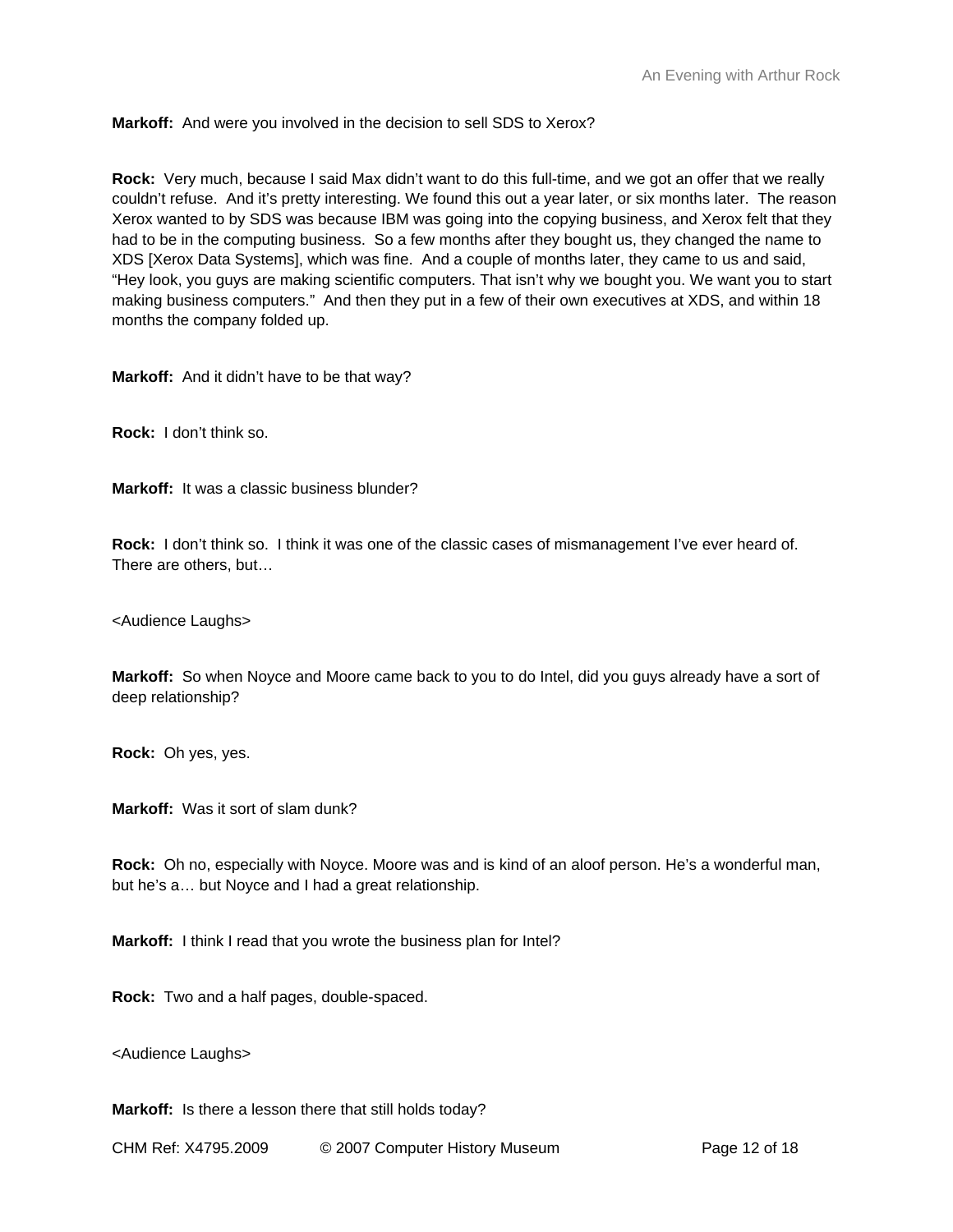**Rock:** Well, the lesson is that once you get the lawyers involved in writing these plans and making sure that you can't be sued for anything, the plans get up to two and three inches thick.

**Markoff:** Do you remember anything? It was a plan describing solid state memories, is that...

**Rock:** No. It was a plan devised to say nothing.

<Audience Laughs>

**Markoff:** You were able to raise how much money with that, initially?

**Rock:** Two and a half million dollars.

**Markoff:** And then you took a seat on the board, and you stayed on the board for many, many years.

**Rock:** 33 years until there was an automatic retirement age.

**Markoff:** But that was not your only… you started Intersil as well.

**Rock:** Intersil with Jean Hoerni, he was he was one of the Fairchild treacherous eight.

**Markoff:** Initially, you were able to start, and it didn't compete with Intel?

**Rock:** No, it did not compete. They were making field effect transistors: entirely different. And when they started to compete, they started to compete in the watch business, of all things. And both of them went out of the watch business eventually, but as soon as that competition started, I got off the Intersil board.

**Markoff:** For the semiconductor guys, was that the first consumer market for that industry? Do you remember if there were other adventures before that?

**Rock:** There may have been, but I think that was probably the first.

**Markoff:** And it was terrible. Was there ever a success, or did it... it was just a...

**Rock:** How are you going to compete with Seiko and the Japanese and the Swiss? I mean, you can't compete with them in the watch business.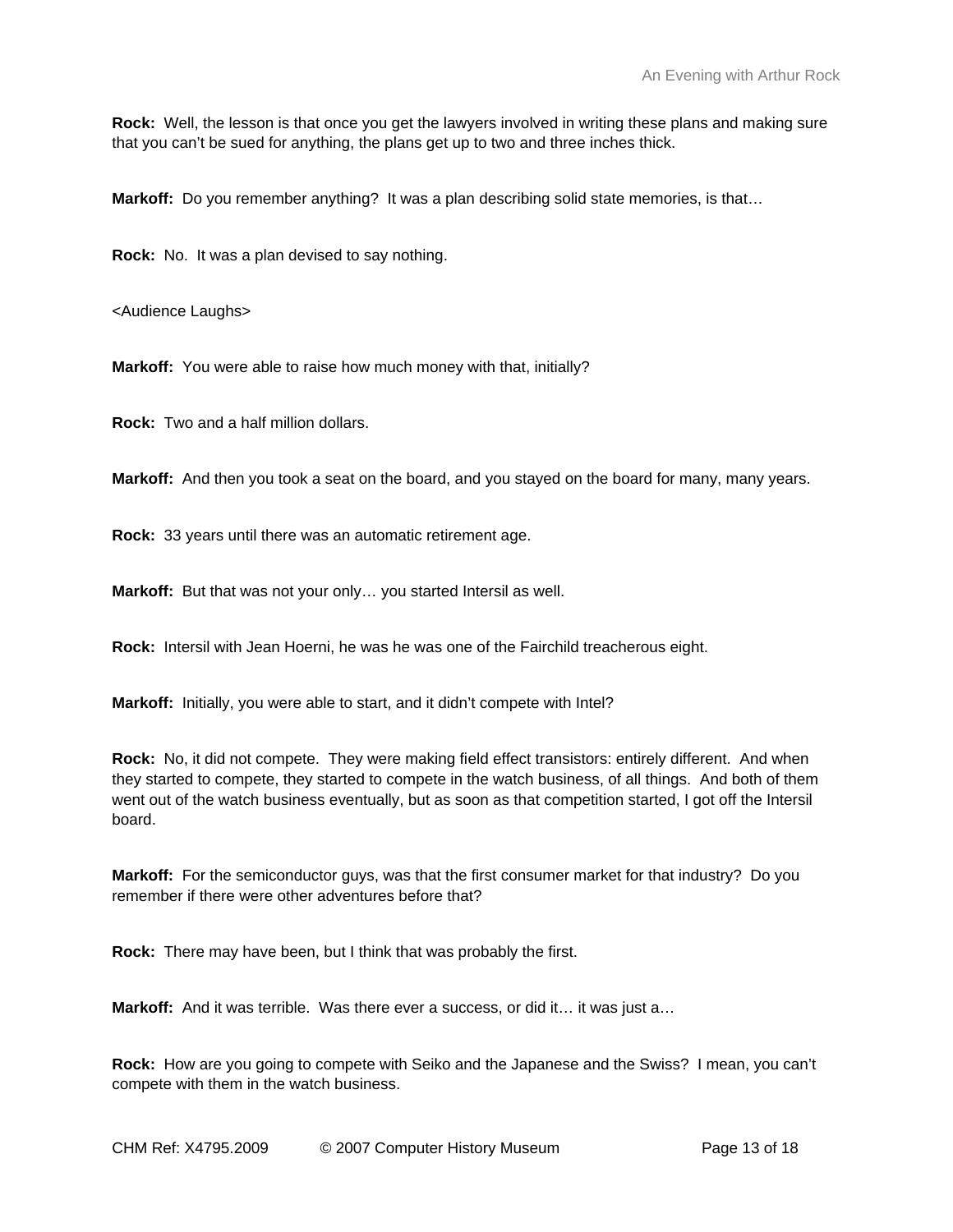**Markoff:** So did you invest in Teledyne after you were in the Valley, or did that come before?

**Rock:** I raised the initial money for Teledyne a few months before I moved to California. And then when Davis and Rock was formed, we made a follow-on investment. In fact, I knew I was going to do that when I set the thing up, and I was on their board for 34 years.

**Markoff:** And the idea was about conglomerating right from the start?

**Rock:** Right from the start, primarily in the technology field. At least we started off in the technology field.

**Markoff:** That idea is-- I'm trying to think. Did that idea sort of disappear from the scene at the end of the 1960s, 1970s? Did it sort of fall out of fashion, or...?

**Rock:** Well, that's essentially what General Electric is.

**Markoff:** That's true. So tell me about meeting Steve Jobs for the first time.

**Rock:** Well, my friend Mike Markkula here is responsible for all of this. <Laughter…Markoff gestures to Mike Markkula in the audience> Mike asked me if I'd be interested in investing in Apple Computer. Mike had backed them originally. I think it was a \$300,000 loan? \$350,000, something like that. He guaranteed a bank loan. I had known Mike at Intel. And so he sent the two Steves up to see me, and boy, I was really unimpressed.

<Audience Laughs>

Not by their knowledge or by their entrepreneurial spirit, but these guys, just, you know…they didn't have the appearance that one would expect from someone looking for cash.

## <Audience Laughs>

And I kind of hem and hawed with Mike, and Mike said, "Well, what you really ought to do is go down to the computer show in San Jose." I think it was called the "Home Brew Computer Show." It may have been something else. But in any event, I went down to San Jose. In this big auditorium, all these companies were there showing off their gear. And no one was at these other companies. The people around the Apple booth… it was everybody at the show. And I could not even close to see them. And at that point, I knew, well, maybe we had something.

<Audience Laughs>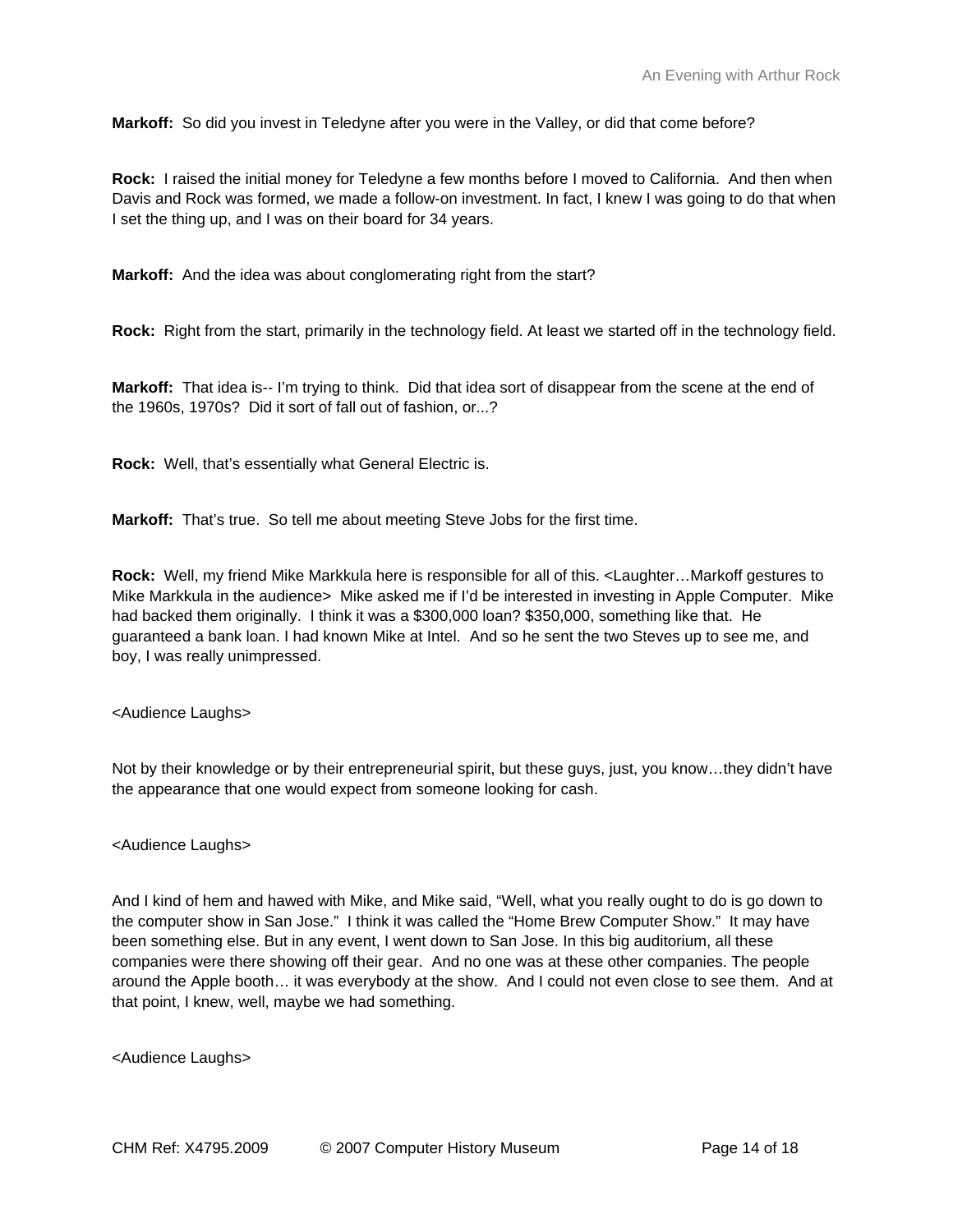So that's when I got interested and…

**Markoff:** And this was the Apple I at this point.

**Rock:** Apple I.

**Markoff:** This was before plastic, I think. There was no plastic case for the Apple I, is that right? <Laughing… Looking into the audience> Expertise. And do you remember… there was a point where Steve Wozniak when to HP and asked them if they were interested in entering the personal computer market, and they turned him down. Did that happen before?

**Rock:** I think that happened before. It must have been.

**Markoff:** Now, at that point, did you ever work on Sand Hill Road, or did you always work in San Francisco?

**Rock:** No, always worked in San Francisco.

**Markoff:** How did Sand Hill Road come into being, and did you watch it?

**Rock:** Well, everything happened after 1972.

**Markoff:** I see, so much later.

**Rock:** These venture capital firms were set up and then they had to compete for business, to get companies to invest in. So they had to be close to the companies.

**Markoff:** And were you fairly standoffish, or did you right from the start do the things…?

**Rock:** I was very standoffish, and I did not see the potential that was there with all this new money that came in from institutional type investors. I was always interested in helping the companies, not in building my own venture capital firm. So I didn't do that.

**Markoff:** Before leaving Intel, there was one thing I wanted to ask you about, because Intel made this tremendous gamble at one juncture, relatively early on, when it left the memory business and it became a microprocessor company. What did it look like inside, as someone who was involved in that decision?

**Rock:** I had nothing to do with that decision other than as a board member to approve it. The decision was made by [Andy] Grove and [Gordon] Moore. The famous story, of course, is Grove went in to see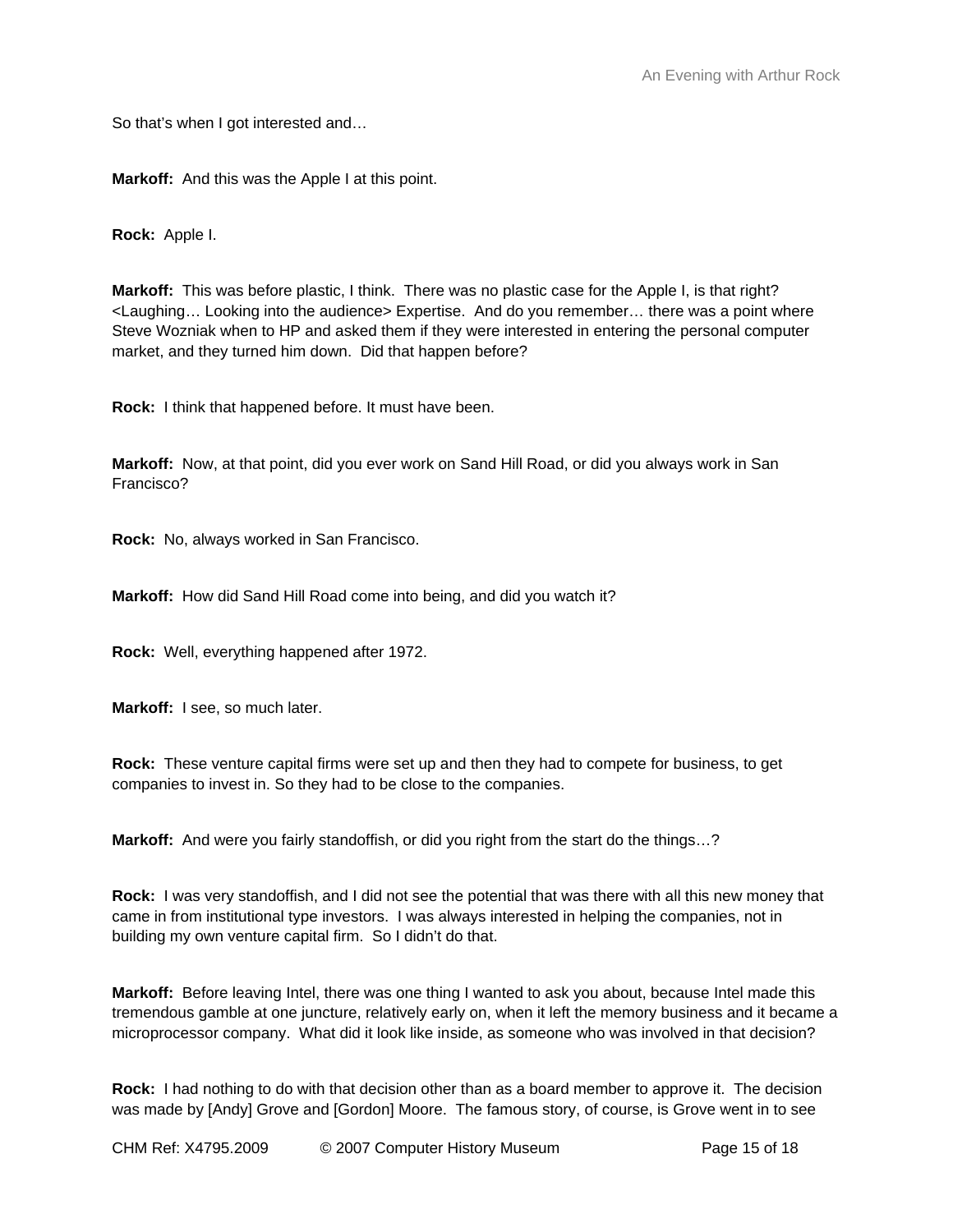Moore and said, "If they fired us and brought in new management, what's the first thing they'd do?" And Moore said, "They'd get rid of the memory business." So Grove said, of course, "Let's do that." I had nothing to do with that decision, but it was probably the best decision any company has ever made and it took more guts. I mean, to lay off a third of your work force and take the big losses they took just took a lot of guts.

**Markoff:** You stayed with Intel. Did you ultimately leave Apple's board because there was competition between Intel and Apple and processors?

**Rock:** Well, the way that arose is Apple had a design team to design circuits, and I didn't see where there was any conflict in that. And either they hid it from me or I wasn't astute enough to catch on, but what they did is... they had this design team with Motorola and IBM. And then there's this announcement in the *Wall Street Journal*, *New York Times*, *Mercury News*, *The Chronicle*, all these papers, doublepage, announcing that they were going to build a power chip. And they would, quote, this is what it said, "We will kill Intel." And you know I just had to get off the Apple board.

## <Audience Laughs>

**Markoff:** During that period, I wanted to ask your philosophy. How did you pick the entrepreneurs that you decided to back? Did you have rules of thumb, or was it about the people? Was it about the ideas?

**Rock:** Well, it's all about the people. I'm not enough of a technologist to be able to understand what most of these entrepreneurs are about technically. And the way I went about it was to spend a lot of time with these would be entrepreneurs. When you meet with them at first, everything is fine. They're going to tell you what you want to hear, and so I used to meet with these… I had the luxury of not having any competition. So I could meet with these people over a long period of time and try and figure out whether they said the same story twice and three times or whether they changed the story each time and whether they had the so-called fire in their belly and intelligence. And the main thing, of course, is are they honest? And by honest, I don't mean taking money out of your pocket but intellectually honest and do they see things the way they are and not the way they want them to be?

**Markoff:** I saw that in one interview you sort of made this distinction between this period, the dot-com period where there arose this class of promoters as entrepreneurs as opposed to company builders. And is company building still around? Do you think you can find that as opposed to…

**Rock:** I think it's starting again. But in the period around 2000, there were an awful lot of promoters. I remember one investment banker, who I know quite well, told me that he'd get venture capitalists calling him and asking, "What's trading hot in the market? I want to start a company around that." And that's not the way to build a business.

**Markoff:** Did you leave the field? Were you still actively investing in that period, sort of 1995 to 2000, or did you sort of leave the field?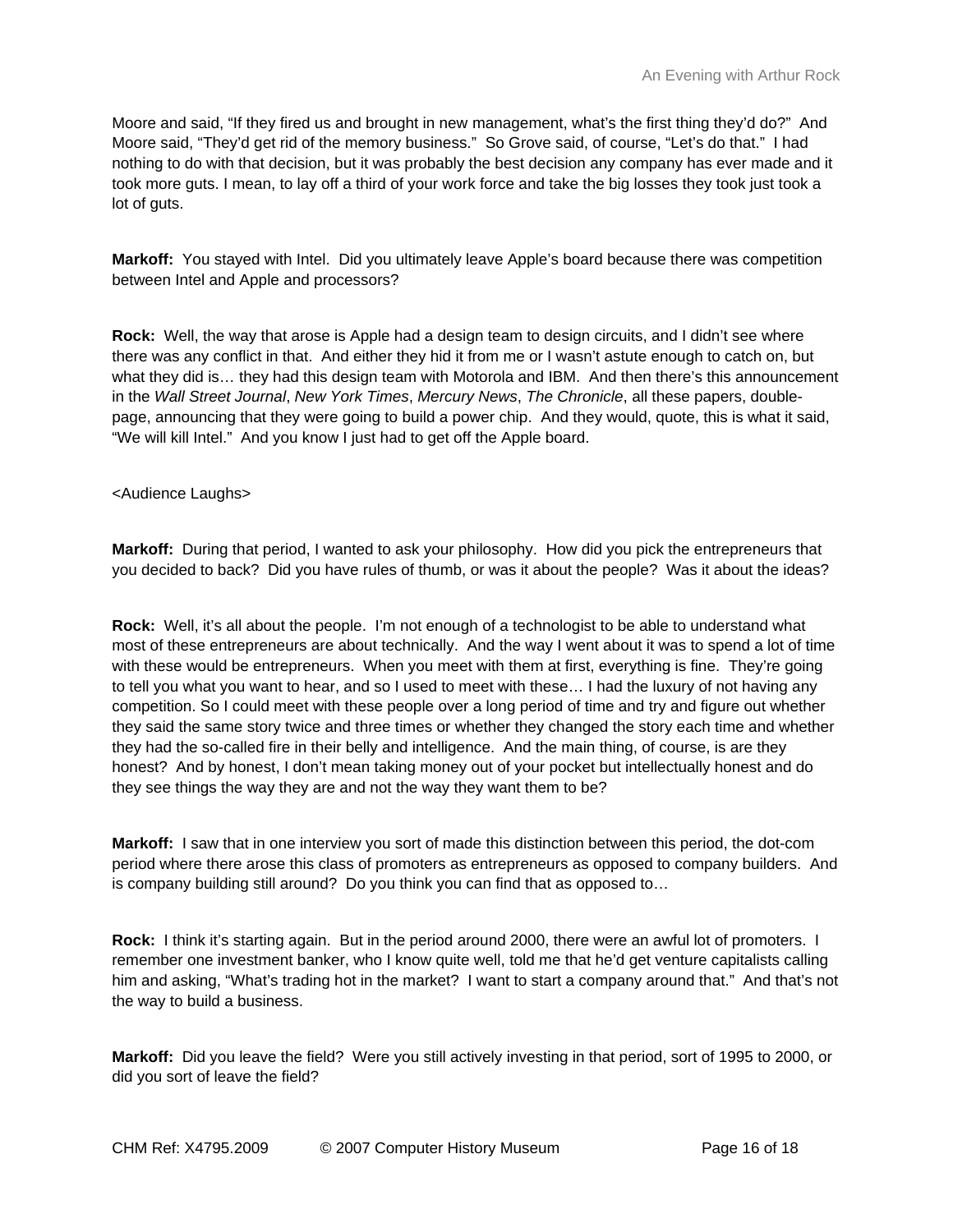**Rock:** I kind of got out. I kept on with my investments, and I made small investments. But the idea of starting a company and competition and going out and knocking on doors just didn't appeal to me.

**Markoff:** We're going to open it up soon. I know you said you wanted to hear from the audience. But I did want to ask about your philanthropic activities now. You've got a sort of spread of interests from corporate governance to children's education. What motivated those interests, and what are you doing?

**Rock:** Well, what I'm mostly interested in is children's education, K through 8. My theory is that if this country is going to compete with what's going on in the rest of the world, we need to have educated people. And in the inner cities, less than half of the kids… in the big inner cities, less than half of the kids graduate from high school. And that was okay many, many years ago when these people could go into steel mills and automobile factories and use their brawn. But today, this is all done by computers, and unless you have at least a high school education, you're not going to find a job. And I think it's just going to be a terrible thing for this country, and our education system stinks.

**Markoff:** Do you do that by finding programs that are promising, and how do you make a difference?

**Rock:** Well, I've got a few programs. The BASIC Fund, Bay Area Scholarships for Inner City Kids. At the moment, we're giving scholarships to 4,500 kids in the Bay Area to attend private schools. 420 schools, I think. And then I'm interested in Teach for America, and I guess everybody here must know about that program. And also I'm getting interested in KIPP [Knowledge is Power Program]. And I'm trying to spend most of my time and give moneys to those kind of endeavors.

**Markoff:** You've also focused on corporate governance, and you've helped create centers both at Harvard and Stanford that I know of, is that correct?

**Rock:** Well, no. Harvard is not corporate governance; it's entrepreneurial activities to encourage them to teach entrepreneurial. And they're doing a great job there. They have a building and are developing courses, and as far as I can tell, they're doing well. The Stanford, I know Joe Grundfest quite well, and he's interested in corporate governance. And it seemed to me as though all of the corporate governance activities were on the East Coast again. And nothing here on the West Coast devoted strictly to corporate governance. And there were a lot of problems here, as we found out. And so I helped set up a center for corporate governance, or Toni [Rock] and I did.

**Markoff:** You're referring to your wife; is that correct?

**Rock:** Correct.

**Markoff:** Did you come away with strong feelings one way or another on the impact of Sarbanes-Oxley and its efforts to sort of right some of the wrongs of the…?